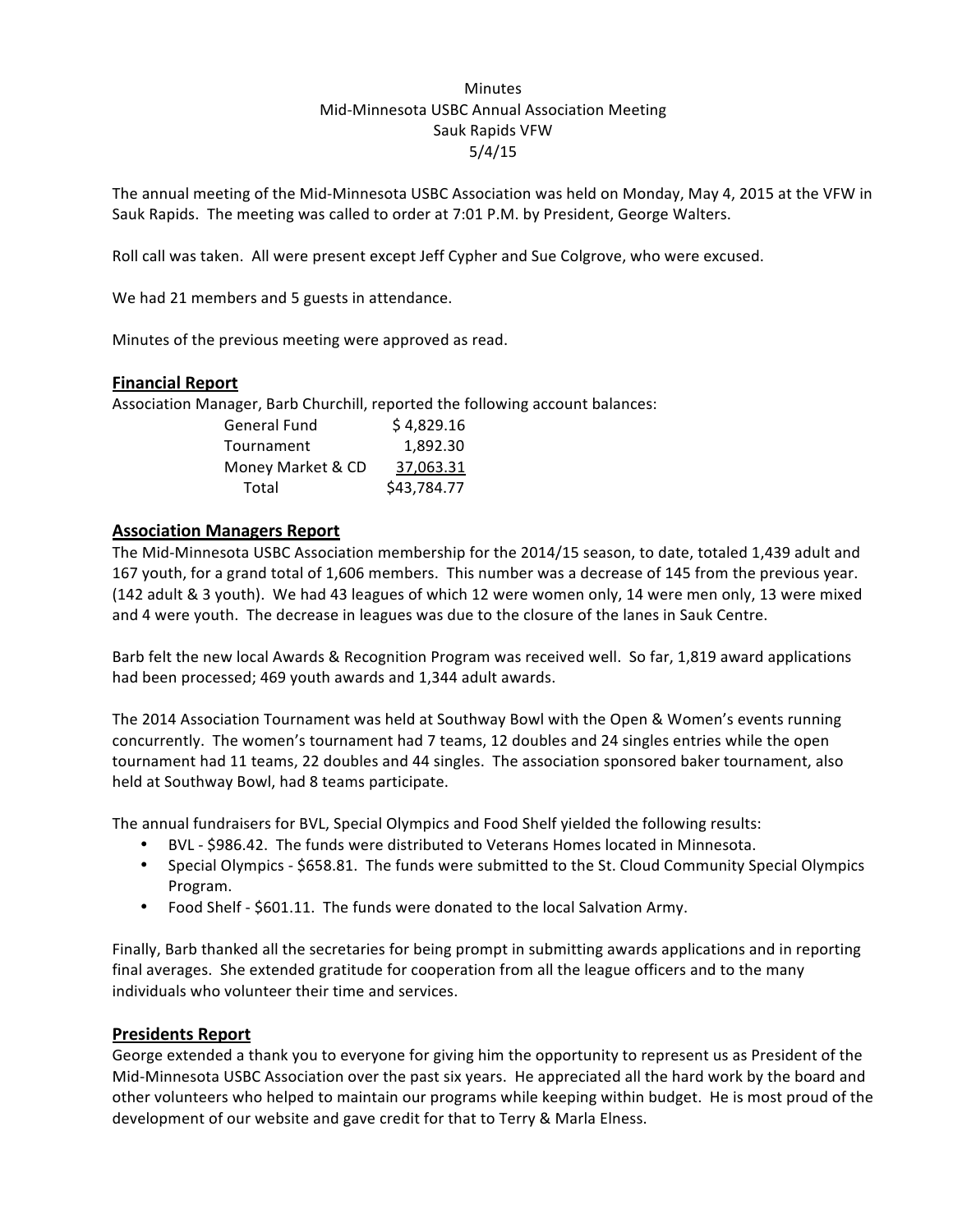# **State Convention Report**

Mary Lou Westra volunteered to be a delegate for our association at the 2015 Minnesota USBC State Convention which was held at Grand Casino in Hinkley, MN on March 28, 2015. Highlights of her report included:

- State membership numbers for the 2014/15 season.
- The State Senior Tournament will be in St. Paul at Saxon Lanes.
- Other state tournament sites had not been established yet. There was discussion regarding possibly needing to change the parameters set for the bowling center size requirements in future tournaments.
- The State Jamboree for the 2015/16 season will be Saturday, August 8, 2015 at The Blaine Entertainment Center.
- The 2016 State Annual Meeting was tentatively scheduled for March 19, 2016, but final plans were not complete at this time.

# **Committee Reports:**

# **Tournaments**

Bob Beltz reported the 2015 Open & Women's Association Tournament will be held at Great River Bowl. The tentative dates are November 14 & 15, 21 & 22 and December 5 & 6. The Youth Tournament will be scheduled for later in January, 2016.

### **Publicity**

Terry Elness, reporting on our newly revamped website, said we had received 1700 views, which was greatly improved over previous years. Future plans for the site include a possible interview page, weekly scores, more youth photos and maybe videos. We currently have two advertisers (Little Caesar's & Rick Schultz with Remax) and are looking for more. Anyone interested, should contact Terry. Our Facebook account will also be redone.

#### **Tournament Awards**

Plaques from the 2014 Tournament were awarded to the champions of each event in the Open, Women's and Youth divisions.

# **Old Business**

There was no old business.

# **New Business:**

#### **Volunteers at the Veterans Hospital**

Sandi Meier submitted a list of the many areas in which help is needed at the Veterans Hospital in St. Cloud. Her handout included a map and contact information and it will be inserted in the Fall secretary packets. She asked everyone to please consider volunteering.

#### **Election of officers**

Katie Reuter submitted her application for directorship. Having no others, she was elected by acclamation. We are still seeking someone to fill a vacancy as a director on the board. The president's term was up and George Walters was not seeking re-election. Pete Reuter agreed to be a candidate for the position. Receiving no other candidate applications, he was elected by acclamation. Mary Lou Westra and Sue Colgrove again volunteered to be delegates to the 2016 State Convention.